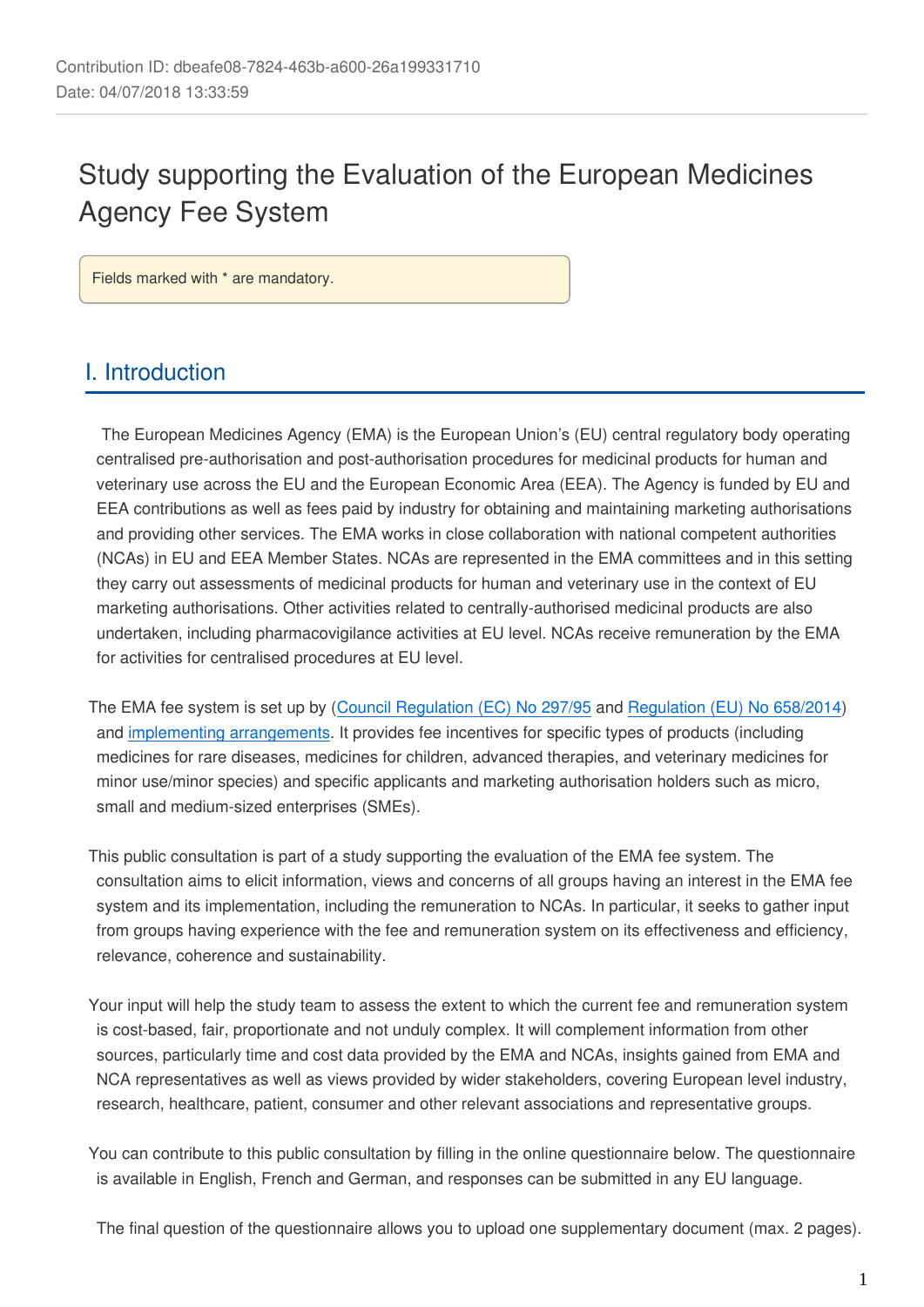Please **only** include any personal data or any other information that can lead to your direct identification in your replies **where specifically requested in the questionnaire**. Please **do not** enter such data in any of your other replies, in particular in the free text boxes of the questionnaire. See further the [privacy](https://ec.europa.eu/health/sites/health/files/files/advtherapies/docs/2018_emafee_consultation_ps_en.pdf)  [statement](https://ec.europa.eu/health/sites/health/files/files/advtherapies/docs/2018_emafee_consultation_ps_en.pdf) attached to this consultation for information on how your personal data and contribution will be dealt with.

*[NOTE: \* represents questions that are mandatory for the respondent]*

## II. About you

#### **\* 1. Publication of your contribution**

*Note that, whatever option chosen, your answers may be subject to a request for public access to documents under [Regulation \(EC\) No 1049/2001](http://eur-lex.europa.eu/legal-content/EN/TXT/?qid=1519725772762&uri=CELEX:32001R1049).*

- **My contribution can be published with my personal information** (I consent the publication of all information in my contribution in whole or in part including my name or my organisation's name, and I declare that nothing within my response is unlawful or would infringe the rights of any third party in a manner that would prevent publication).
- **My contribution can be published only without my identification and contact details** (i.e. name, surname and e-mail address) (I consent to the publication of any information in my contribution in whole or in part (which may include quotes or opinions I express) provided that it is done without publishing my name, surname and e-mail address. I declare that nothing within my response is unlawful or would infringe the rights of any third party in a manner that would prevent the publication).

### **2. Please provide your:**

| *First name: |  |  |
|--------------|--|--|
| Amandine     |  |  |
| *Last name:  |  |  |

**\*** E-mail address (Your e-mail address is needed in case we have questions about your reply and need to ask for clarifications. If you do not have an email address or do not wish to be contacted by us for further clarifications, please write "Not available").

*Please write your full email address in the field below.*

amandine.oset@echamp.eu

**\* 3. You are welcome to answer the questionnaire in any of the 24 official languages of the EU. Please indicate in which language you are replying**

C Bulgarian

Oset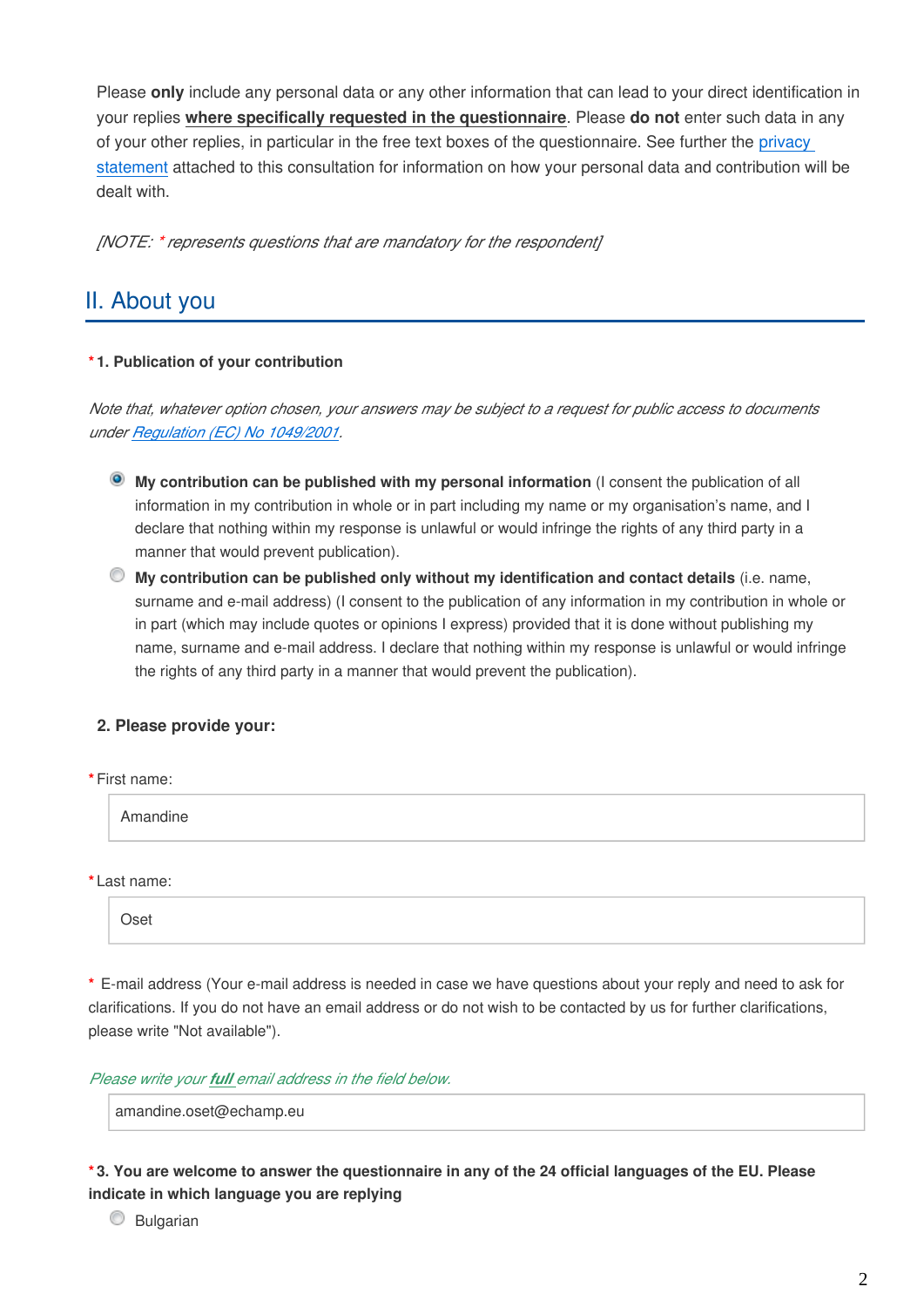- Croatian
- C<sub>zech</sub>
- C Danish
- C Dutch
- **O** English
- **Estonian**
- **Einnish**
- **E**rench
- C Gaelic
- C German
- **C** Greek
- **C** Hungarian
- $\circ$  Italian
- C Latvian
- **C** Lithuanian
- **O** Maltese
- C Polish
- **C** Portuguese
- C Romanian
- C Slovak
- Slovenian
- Spanish
- Swedish

#### **\* 4. You are replying as a(n)**

- $\bullet$  Individual citizen in your personal capacity
- Member of a central government/ministry or public authority at national or regional level in a Member State or the EEA
- Member of a central government or public authority at EU level
- Member of an inter-governmental organisation
- Member of a non-governmental organisation (NGO)
- $\bullet$  Member of a civil society organisation
- **O** Member of a representative organisation
- Member of a Member State/EEA medicine regulation agency
- Member of a non-EU medicine regulation agency
- Member of a think-tank/consultancy
- Member of a research organisation/academic institution
- Representative of a company with direct relevance to the EMA (e.g. pharmaceutical company)
- **C** Representative of a company with no direct relevance to the EMA
- **C** Legal professional
- © Other

#### **Type of organisation:**

- **C** Healthcare organisation
- **Patient association**
- C Consumer association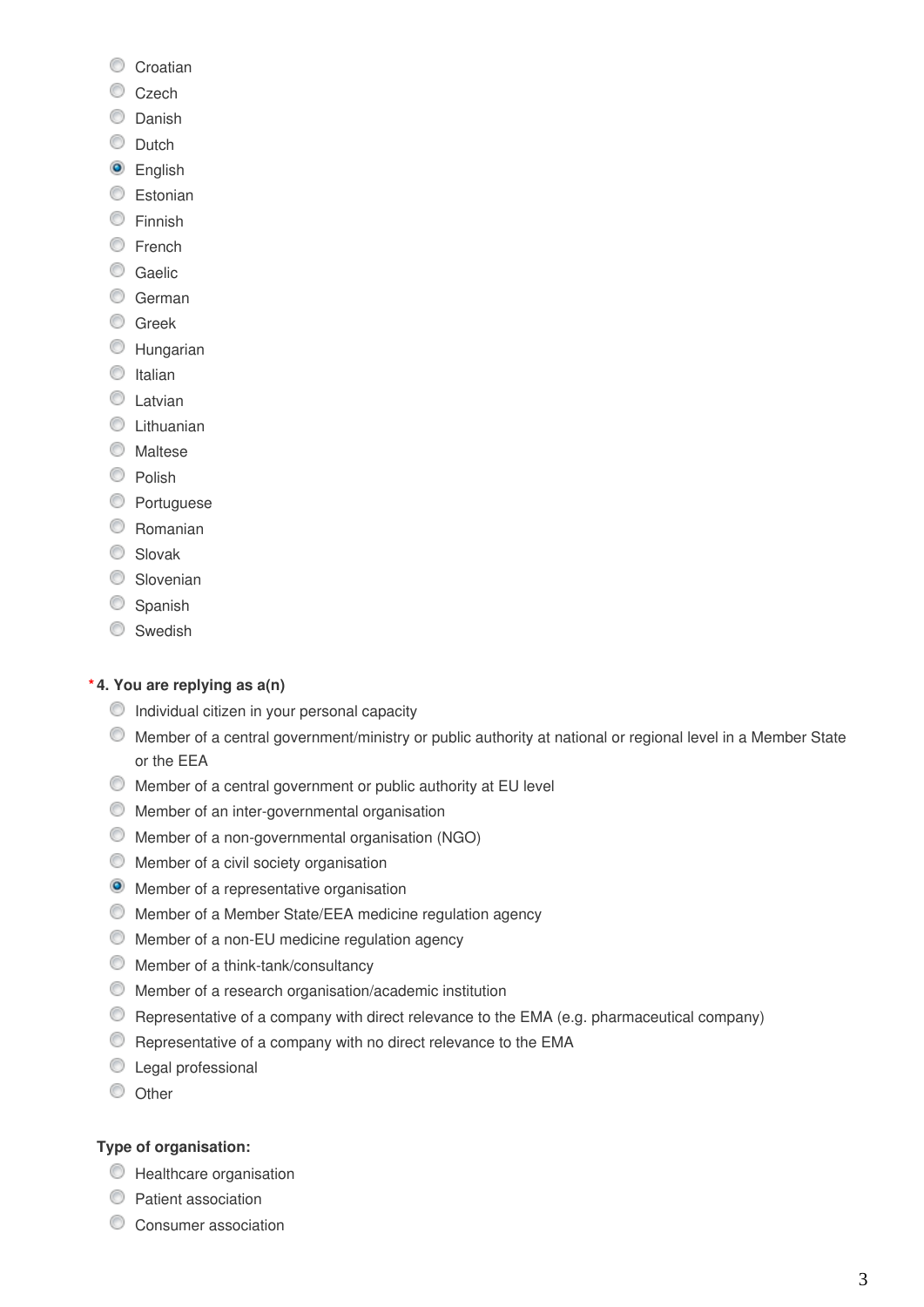#### Other representative group/organisation

#### Please specify:

*200 character(s) maximum*

Industry of homeopathic and anthroposophic medicinal products

#### **\* 5. Is your organisation included in the Transparency Register?**

*[If you do not respond as a representative of an organisation, please click 'Not applicable']*

If your organisation is not registered, we invite you to [register here](http://ec.europa.eu/transparencyregister/public/homePage.do?locale=en), although it is not compulsory to be registered to reply to this consultation. Please also read: [Why a transparency register?](http://ec.europa.eu/transparencyregister/public/staticPage/displayStaticPage.do?locale=en&reference=WHY_TRANSPARENCY_REGISTER)

- **O** Yes
- O No
- $\bullet$  Not applicable

#### **Please indicate your register ID number:**

85825114058-57

#### **\* 6. Country of your residence**

- C Austria
- <sup>O</sup> Belgium
- C Bulgaria
- Croatia
- Cyprus
- Czech
- correpublic
- **O** Denmark
- C Estonia
- **C** Finland
- **E**rance
- C Germany
- C Greece
- **Hungary**
- C Iceland
- **O** Ireland
- $\circ$  Italy
- **C** Latvia
- **C** Liechtenstein
- **C** Lithuania
- **C** Luxembourg
- C Malta
- **Netherlands**
- **Norway**
- C Poland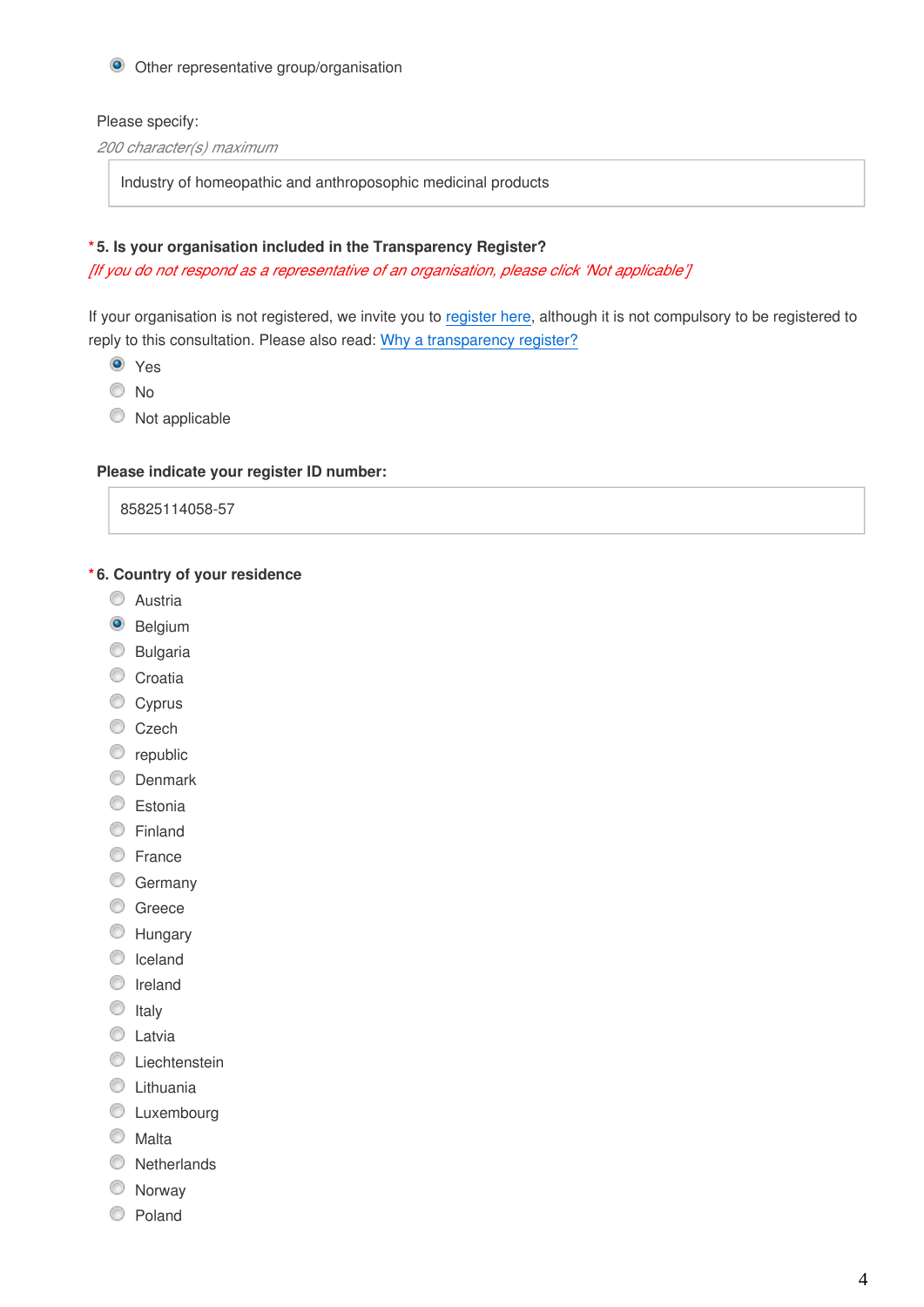- **Portugal**
- Romania
- C Slovakia
- **Slovenia**
- Spain
- **Sweden**
- United Kingdom
- **O** Other

#### **\* 7. Country of your organisation's headquarters**

*[If you do not respond as a representative of an organisation, please click 'Not applicable']*

- **C** Austria
- <sup>O</sup> Belgium
- **Bulgaria**
- Croatia
- Cyprus
- Czech republic
- **O** Denmark
- **C** Estonia
- **Einland**
- **C** France
- C Germany
- C Greece
- **Hungary**
- C Iceland
- **O** Ireland
- $\circ$  Italy
- C Latvia
- **C** Liechtenstein
- **C** Lithuania
- **C** Luxembourg
- **Malta**
- **Netherlands**
- **Norway**
- C Poland
- **Portugal**
- Romania
- Slovakia
- **Slovenia**
- Spain
- Sweden
- United Kingdom
- **O** Other
- Not applicable (responding as an individual citizen)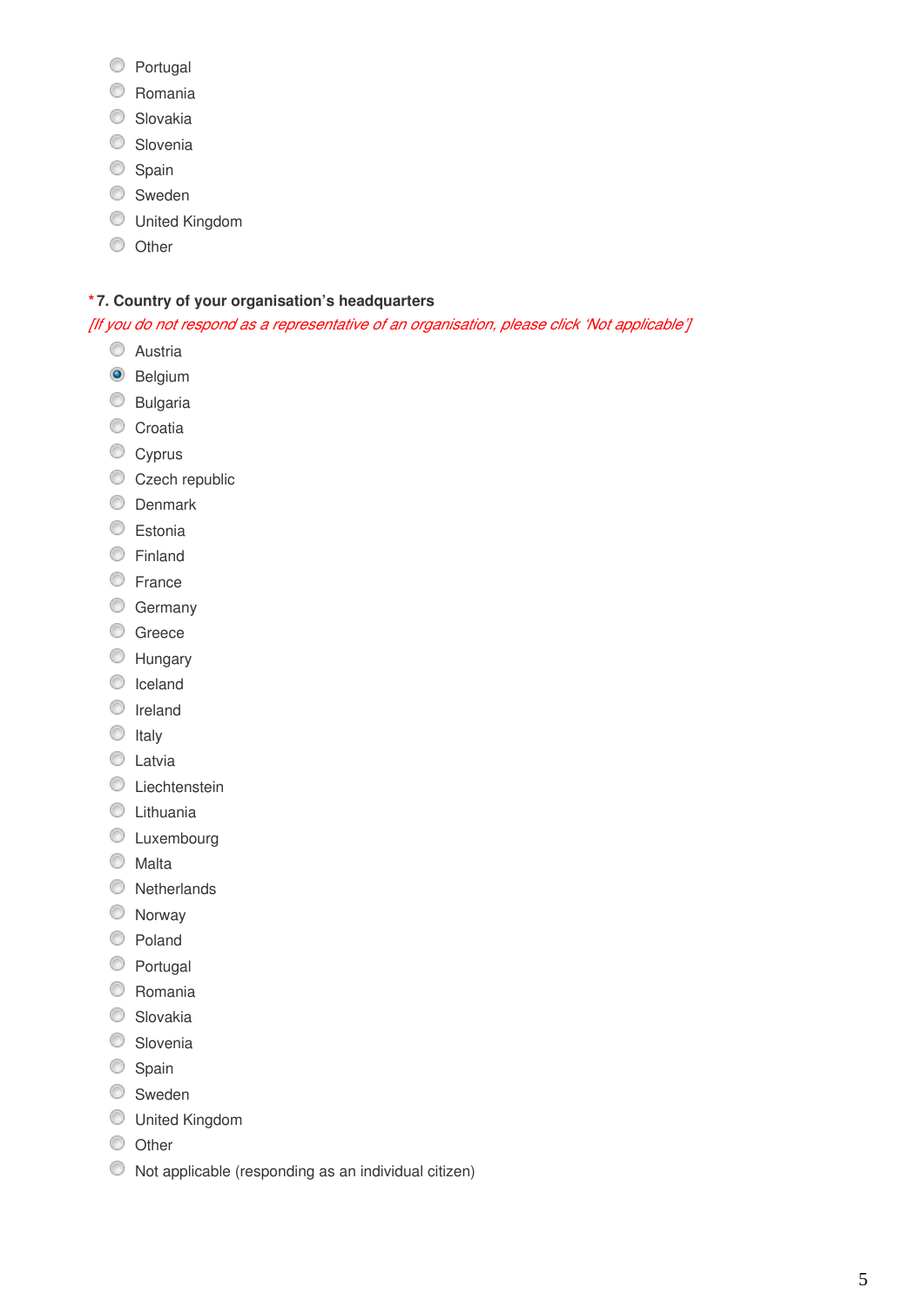This part of the questionnaire aims to assess the extent to which you are familiar with the European Medicines Agency, and specifically the EMA fee system.

#### **\* 8. To what extent are you familiar with the EMA?**

- $\bigcirc$  1 I am very familiar with the EMA
- $\bullet$  2 I am familiar with the EMA
- $\bigcirc$  3 I am not very familiar with the EMA
- $\bigcirc$  4 I am not at all familiar with the EMA

#### **\* 9. To what extent are you familiar with the EMA fee system for medicinal products?**

- $\bigcirc$  1 I am very familiar with the EMA fee system
- $\bullet$  2 I am familiar with the EMA fee system
- $\bigcirc$  3 I am not very familiar with the EMA fee system
- $\bigcirc$  4 I am not at all familiar with the EMA fee system

#### **\* 10. Have you ever had direct contact or engagement with the EMA?**

- **O** Yes
- © No
- $\bullet$  Do not know

#### **\***If yes, please specify:

- As an employee/former employee of the EMA
- As a representative of an EU medicines regulatory agency
- As a representative of a pharmaceutical company
- As an academic / researcher
- **V** Other

#### Please specify:

```
200 character(s) maximum
```
Our members have contact regarding the art. 57 database or the PSURs

## IV. Experience

#### **11. To what extent do you agree with the following statements related to the EMA fee system for medicinal products?**

|  | Strongly<br>agree | Agree | Neither<br>agree<br>nor<br>disagree | Disagree | Strongly<br><b>Disagree</b> | Do<br>not<br>know |
|--|-------------------|-------|-------------------------------------|----------|-----------------------------|-------------------|
|--|-------------------|-------|-------------------------------------|----------|-----------------------------|-------------------|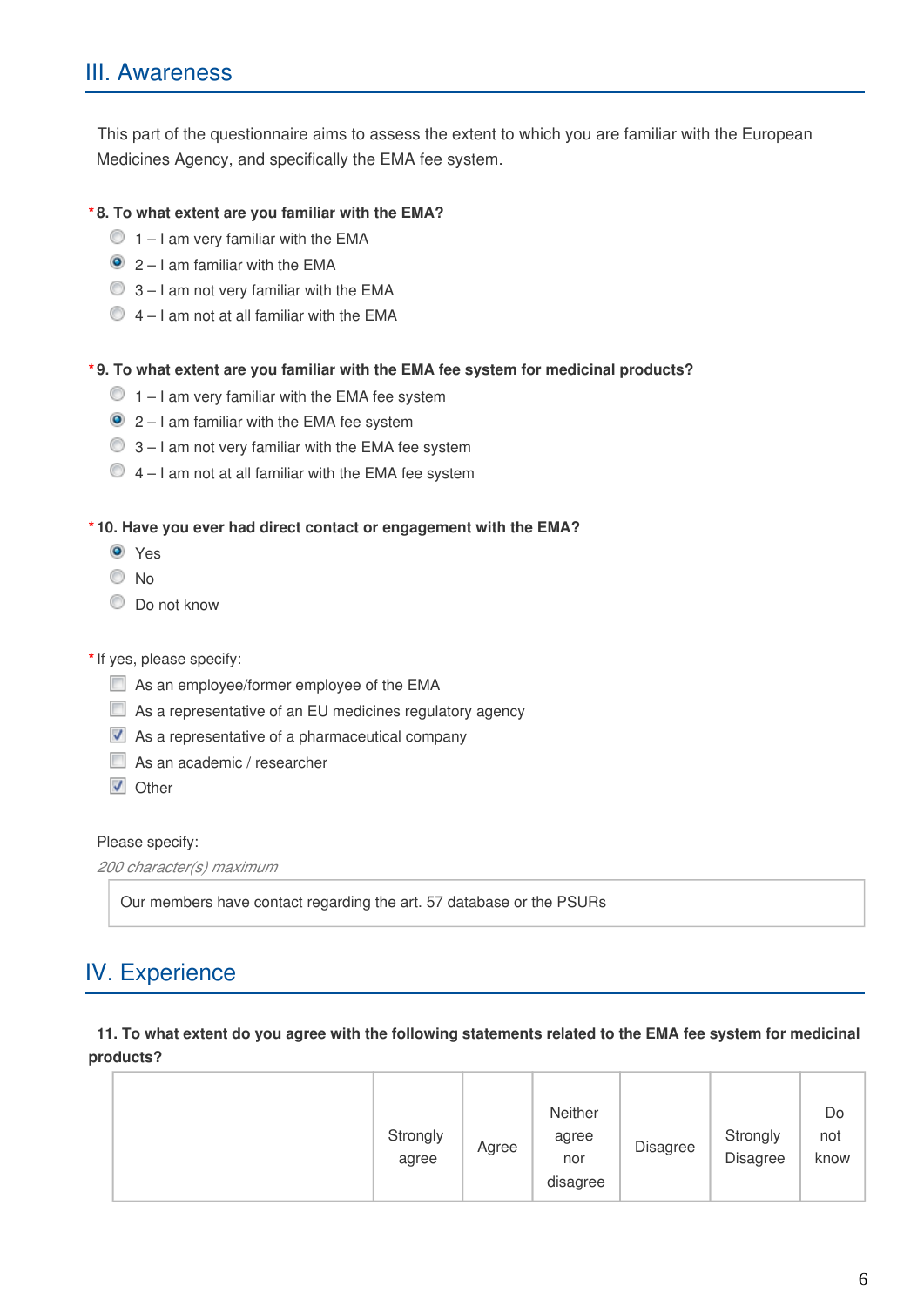| * The EMA fee system rules are<br>clear and easy to understand                                                                                                                                                   | $\bullet$ |                |  |
|------------------------------------------------------------------------------------------------------------------------------------------------------------------------------------------------------------------|-----------|----------------|--|
| * The operation of the EMA fee<br>system is transparent                                                                                                                                                          | $\bullet$ | ß              |  |
| * The EMA fee system rules are<br>easy to apply in practice                                                                                                                                                      | $\bullet$ | ∩              |  |
| * The EMA fee system reflects<br>the overall costs of the services<br>charged for                                                                                                                                | ∩         | $\bullet$      |  |
| * The EMA fee system provides<br>adequate incentives and support<br>(e.g. SMEs, orphan, paediatric,<br>advanced therapy medicinal<br>products, veterinary medicines<br>for minor use/minor species,<br>academia) |           | $\circledcirc$ |  |

**Note**: Any additional comments to your reply can be provided under Question 16.

## **12. For the next set of questions, please consider how the EMA fee system compares to the fee system for medicinal products in the following countries.**

## **12. 1. Thinking first about the EMA fee system for medicinal products compared to the fee system of the Food and Drug Administration in the United States:**

**\*** Considering the clarity of the rules of each fee system:

- The EMA fee system rules are clearer and easier to understand than those of the U.S. fee system.
- The EMA fee system rules and the U.S. system's rules are comparably clear and easy to understand.
- The U.S. fee system rules are clearer and easier to understand than those of the EMA fee system.
- **O** Do not know

**\*** Considering the transparency of each fee system:

- The EMA fee system is more transparent than the U.S. fee system.
- The EMA fee system and the U.S. fee system are comparably transparent.
- The U.S. fee system is more transparent that the EMA fee system.
- **O** Do not know

**\*** Considering the ease of applying the rules in practice for each fee system:

- The EMA fee system rules are easier to apply in practice than those in the U.S. fee system.
- The EMA fee system and the U.S. fee system have rules that are comparably easy to apply in practice.
- The U.S. fee system rules are easier to apply in practice than those in the EMA fee system.
- **O** Do not know

**\*** Considering the extent to which each fee system is cost-based: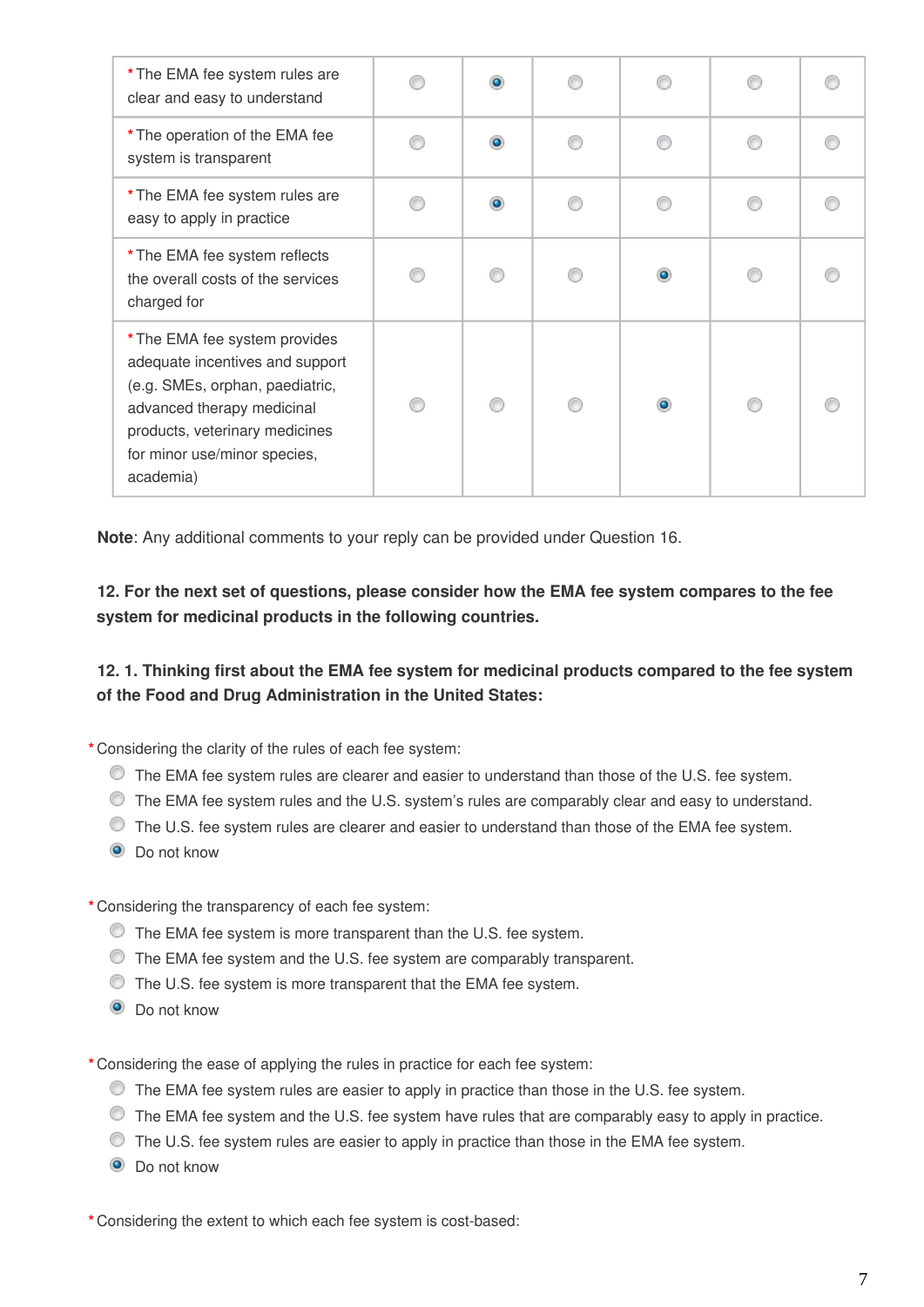- The EMA fee system is more cost-based than the U.S. fee system.
- The EMA fee system and the U.S. fee system are comparably cost-based.
- $\bullet$  The U.S. fee system is more cost-based than the EMA fee system.
- **O** Do not know

**\*** Considering the appropriateness of the incentives provided by each fee system (e.g. SMEs, orphan, paediatric, advanced therapy medicinal products, veterinary medicines for minor use/minor species, academia):

- The EMA fee system provides more appropriate incentives than the U.S. fee system.
- $\bullet$  The EMA fee system and the U.S. fee system provide comparably appropriate incentives.
- The U.S. fee system provides more appropriate incentives than the EMA fee system.
- **O** Do not know

**Note**: Any additional comments to your reply can be provided under Question 16.

## **12.2. Thinking next about the EMA fee system for medicinal products compared to the fee system of the Pharmaceuticals and Medical Devices Agency in Japan:**

**\*** Considering the clarity of the rules of each fee system:

- The EMA fee system rules are clearer and easier to understand than those of the fee system in Japan.
- The EMA fee system rules and the fee system rules in Japan are comparably clear and easy to understand.
- $\bullet$  The fee system rules in Japan are clearer and easier to understand than those of the EMA fee system.
- $\odot$  Do not know
- **\*** Considering the transparency of each fee system:
	- The EMA fee system is more transparent than the fee system in Japan.
	- The EMA fee system and the fee system in Japan are comparably transparent.
	- The fee system in Japan is more transparent that the EMA fee system.
	- **O** Do not know

**\*** Considering the ease of applying the rules in practice for each fee system:

- The EMA fee system rules are easier to apply in practice than those in the fee system in Japan.
- The EMA fee system and the fee system in Japan have rules that are comparably easy to apply in practice.
- $\bullet$  The fee system rules in Japan are easier to apply in practice than those in the EMA fee system.
- **O** Do not know

**\*** Considering the extent to which each fee system is cost-based:

- The EMA fee system is more cost-based than the fee system in Japan.
- The EMA fee system and the fee system in Japan are comparably cost-based.
- The fee system in Japan is more cost-based than the EMA fee system.
- **O** Do not know

**\*** Considering the appropriateness of the incentives provided by each fee system (e.g. SMEs, orphan, paediatric, advanced therapy medicinal products, veterinary medicines for minor use/minor species, academia):

The EMA fee system provides more appropriate incentives than the fee system in Japan.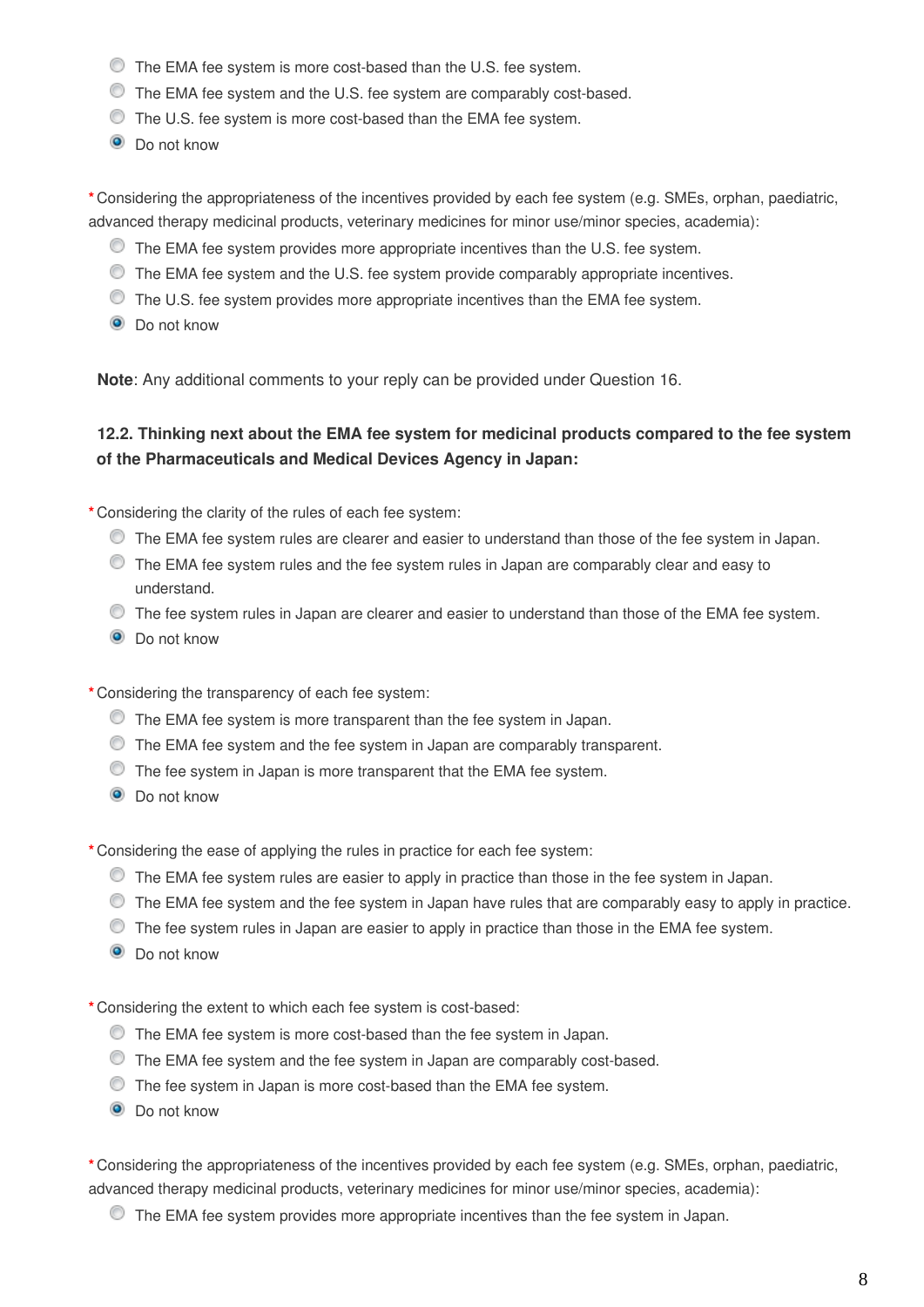- The EMA fee system and the fee system in Japan provide comparably appropriate incentives.
- The fee system in Japan provides more appropriate incentives than the EMA fee system.
- **O** Do not know

**Note**: Any additional comments to your reply can be provided under Question 16.

## **12.3. Thinking next about the EMA fee system for medicinal products compared to the system of Health Canada in Canada:**

**\*** Considering the clarity of the rules of each fee system:

- The EMA fee system rules are clearer and easier to understand than those of the fee system in Canada.
- The EMA fee system rules and the fee system rules in Canada are comparably clear and easy to understand.
- $\bullet$  The fee system rules in Canada are clearer and easier to understand than those of the EMA fee system.
- **O** Do not know

**\*** Considering the transparency of each fee system:

- The EMA fee system is more transparent than the fee system in Canada.
- The EMA fee system and the fee system in Canada are comparably transparent.
- The fee system in Canada is more transparent that the EMA fee system.
- **O** Do not know

**\*** Considering the ease of applying the rules in practice for each fee system:

- The EMA fee system rules are easier to apply in practice than those in the fee system in Canada.
- $\bullet$  The EMA fee system and the fee system in Canada have rules that are comparably easy to apply in practice.
- $\bullet$  The fee system rules in Canada are easier to apply in practice than those in the EMA fee system.
- **O** Do not know

**\*** Considering the extent to which each fee system is cost-based:

- The EMA fee system is more cost-based than the fee system in Canada.
- The EMA fee system and the fee system in Canada are comparably cost-based.
- The fee system in Canada is more cost-based than the EMA fee system.
- **O** Do not know

**\*** Considering the appropriateness of the incentives provided by each fee system (e.g. SMEs, orphan, paediatric, advanced therapy medicinal products, veterinary medicines for minor use/minor species, academia):

- $\bullet$  The EMA fee system provides more appropriate incentives than the fee system in Canada.
- The EMA fee system and the fee system in Canada provide comparably appropriate incentives.
- The fee system in Canada provides more appropriate incentives than the EMA fee system.
- **O** Do not know

**Note**: Any additional comments to your reply can be provided under Question 16.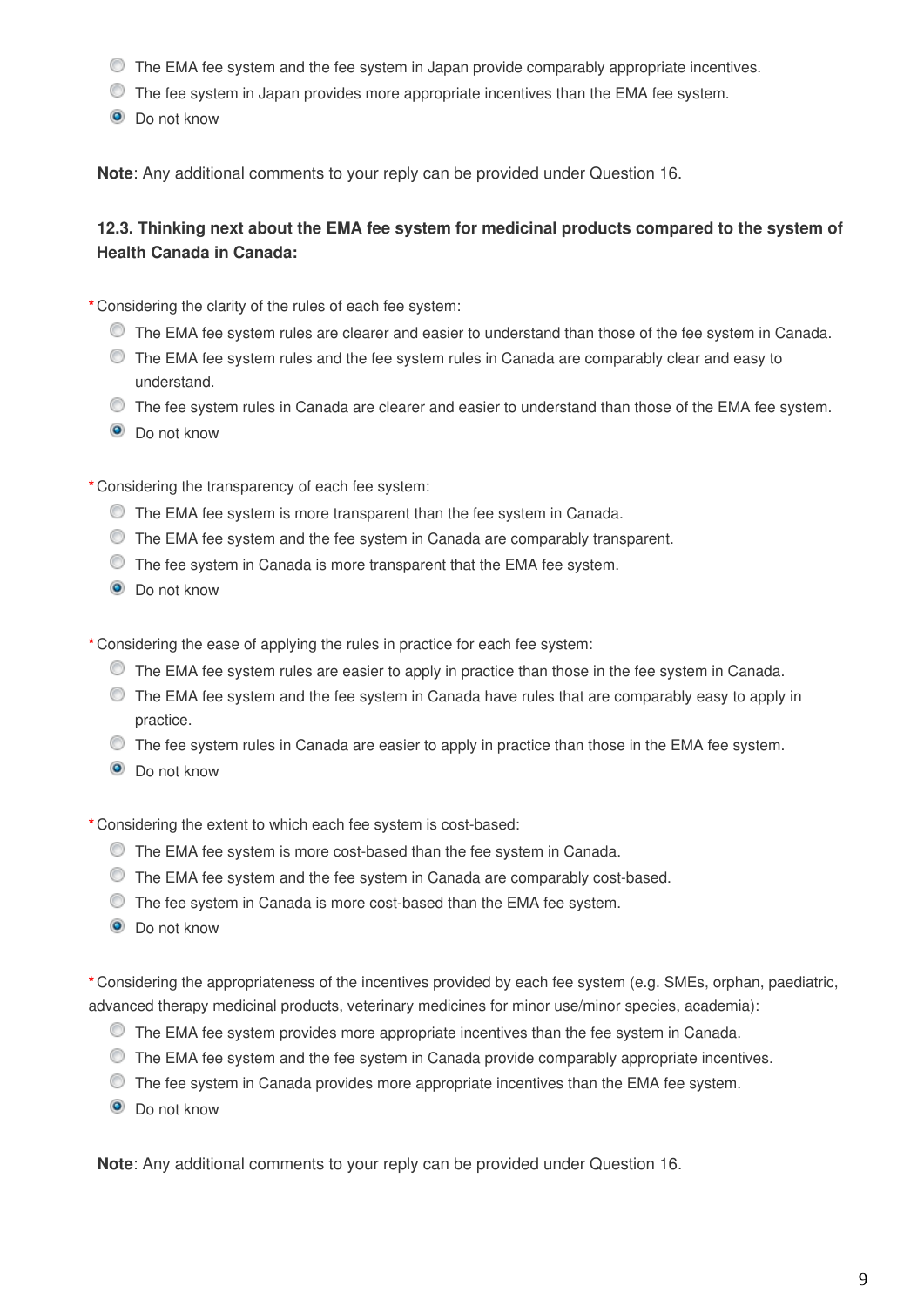## **12.4. Thinking next about the EMA fee system for medicinal products compared to the system of the Therapeutic Goods Administration in Australia:**

**\*** Considering the clarity of the rules of each fee system:

- The EMA fee system rules are clearer and easier to understand than those of the fee system in Australia.
- $\bullet$  The EMA fee system rules and the fee system rules in Australia are comparably clear and easy to understand.
- The fee system rules in Australia are clearer and easier to understand than those of the EMA fee system.
- **O** Do not know

**\*** Considering the transparency of each fee system:

- The EMA fee system is more transparent than the fee system in Australia.
- The EMA fee system and the fee system in Australia are comparably transparent.
- The fee system in Australia is more transparent that the EMA fee system.
- **O** Do not know

**\*** Considering the ease of applying the rules in practice for each fee system:

- The EMA fee system rules are easier to apply in practice than those in the fee system in Australia.
- The EMA fee system and the fee system in Australia have rules that are comparably easy to apply in practice.
- The fee system rules in Australia are easier to apply in practice than those in the EMA fee system.
- <sup>O</sup> Do not know
- **\*** Considering the extent to which each fee system is cost-based:
	- The EMA fee system is more cost-based than the fee system in Australia.
	- The EMA fee system and the fee system in Australia are comparably cost-based.
	- The fee system in Australia is more cost-based than the EMA fee system.
	- $\bullet$  Do not know

**\*** Considering the appropriateness of the incentives provided by each fee system (e.g. SMEs, orphan, paediatric, advanced therapy medicinal products, veterinary medicines for minor use/minor species, academia):

- The EMA fee system provides more appropriate incentives than the fee system in Australia.
- $\bullet$  The EMA fee system and the fee system in Australia provide comparably appropriate incentives.
- The fee system in Australia provides more appropriate incentives than the EMA fee system.
- **O** Do not know

**Note**: Any additional comments to your reply can be provided under Question 16.

#### **\* 13. In your experience, have you ever encountered difficulties related to the EMA fee system for medicinal products?**

- **O** Yes
- © No
- $\bullet$  Do not know
- $\bullet$  Not applicable

If yes, please indicate the areas where you experienced difficulties (multiple choice possible):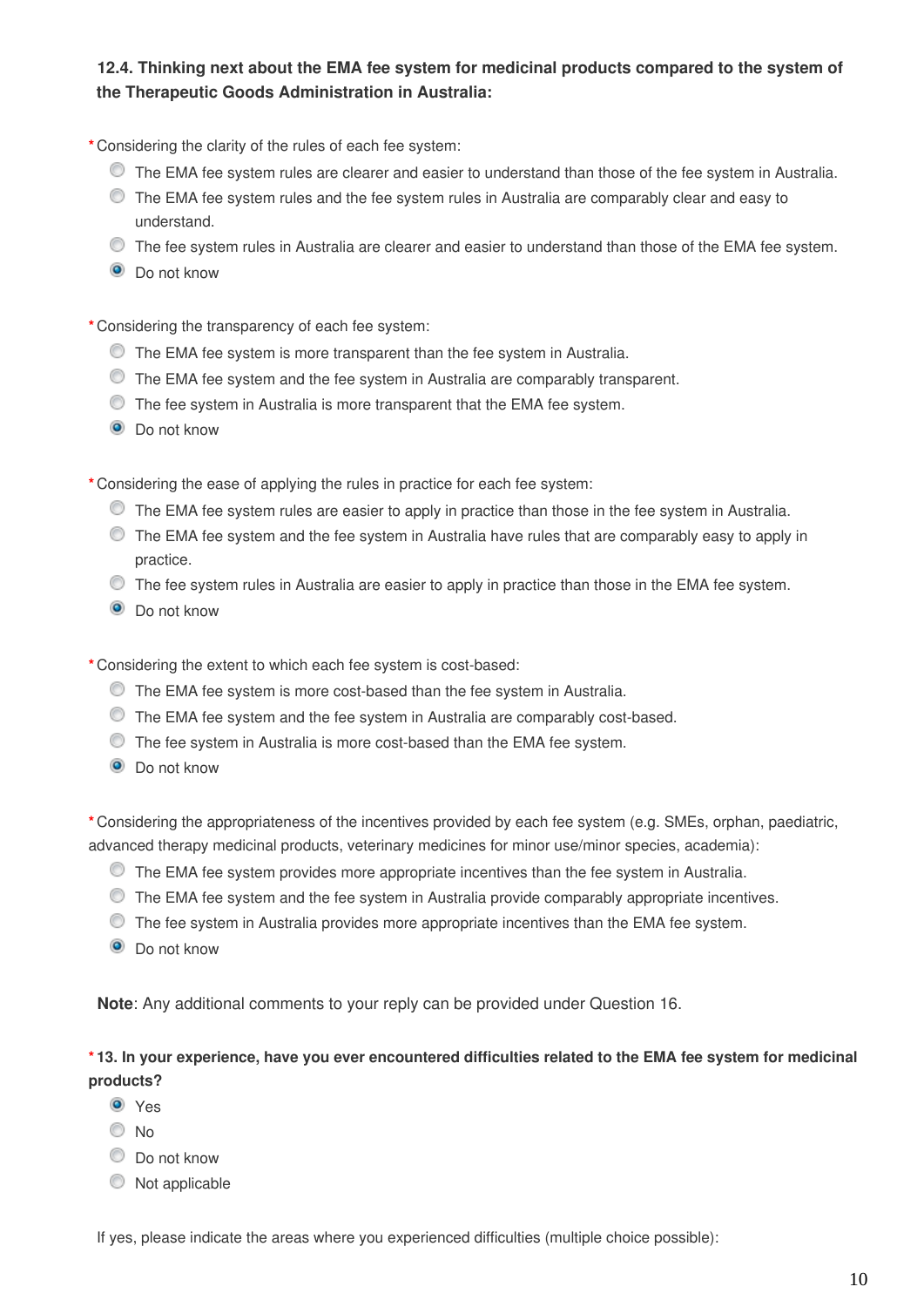- **Lack of transparency of the fee system (rules and/or implementation).**
- $\Box$  Complexity of the fee system.
- **Misalignment between fees charged and services provided.**
- $\triangledown$  Lack of flexibility of the fee system
- $\blacksquare$  Insufficient focus on the needs of particular users (e.g. SMEs, orphan medicinal products, paediatric medicinal products, ATMPs, academia)
- **V** Other

Please explain the difficulties you have experienced with respect to the misalignment between fees charged and services provided:

*1000 character(s) maximum*

PSUR for homeopathic medicinal products, it is possible that a company may be forced to submit a PSUR for co-ordinate evaluation where nor relevant exposure data nor line listings will be given. In this case a PSUR evaluation fee of 20.000 € would not be adequate. In addition, in the case of homeopathic medicinal products, the fees for a PSUR or a PASS will have to be carried by one MAH only, which contributes to increase the disproportionate situation.

Please explain the difficulties you have experienced with respect to the lack of flexibility of the fee system: *1000 character(s) maximum*

See misalignment. Our members need a fee system where the fees will be proportionate to a) the real service provided (in case the effort for a co-ordinate PSUR evaluation will be low); an instrument is lacking to adapt to the real service provided,

b) the sales of a product - many homeopathic medicinal products are notified to the art. 57 database, where the annual sales are less than 10.000 €. Further fee-reduction in addition to the 80 % would be justified c) to the fact that in the case of homeopathic medicinal products only one marketing authorisation holder will be concerned (relevant to PSUR or PASS), this means that fees cannot be shared.

Please identify the particular category of 'user' for which there is insufficient focus on their needs and the difficulties you have experienced:

*1000 character(s) maximum*

The specific needs of MAH for homeopathic medicinal products are not considered. See "lack of flexibility".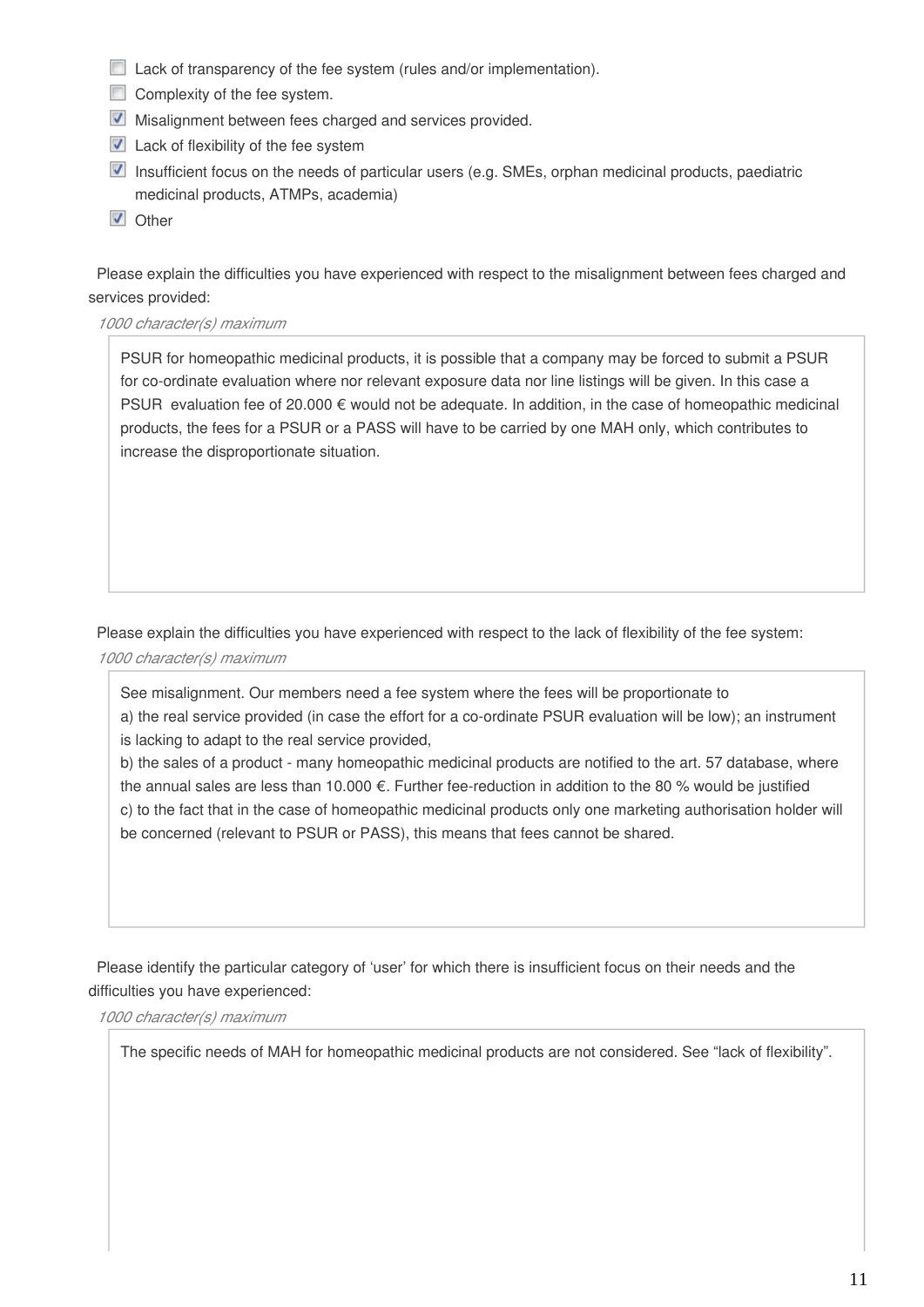Please explain the other difficulties you have experienced with respect to the fee system:

*1000 character(s) maximum*

The effort to proof the SME status for justification of fee reduction is not proportionate. It is so high, that some of our members decided not to use the opportunity of fee reduction.

**\* 14. Based on your experience, have you ever had a need for a dispute settlement procedure between the EMA and industry?**

- Yes
- O No
- $\bullet$  Do not know
- $\bullet$  Not applicable

**\* 15. For a typical year for your organisation, please indicate what is the proportion of your total annual expenditure on EMA fees of, respectively, pre-authorisation fees (i.e. scientific advice and initial marketing authorisation) and post-authorisation fees (e.g. variation, extension, renewal, pharmacovigilance procedure, annual fee)**

- The percentages of pre-authorisation fees and post-authorisation fees are as follows:
- $\bullet$  Do not know
- <sup>O</sup> Not applicable

## V. Document upload and final comments

**16. If you wish to provide additional comments or information within the scope of this questionnaire, including possible recommendations, please do so here.**

*2000 character(s) maximum*

The invoicing practice as established is transparent and timely, it works well for our members. Also the support by the EMA hotline usually works in an excellent way.